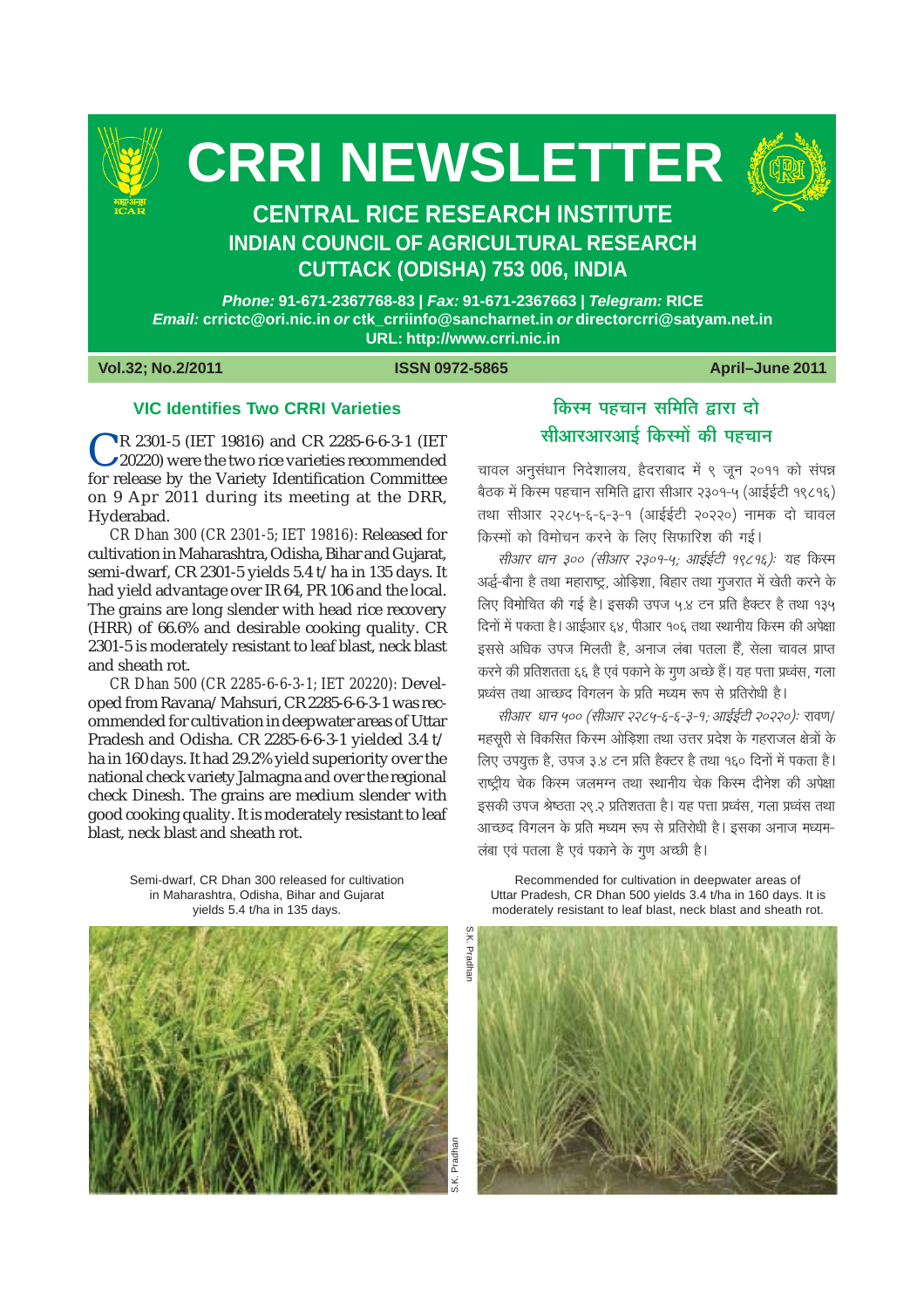#### **Elite Culture found Promisina**

RR 455-109 (IET 20863). an elite line derived from Kalinga III/WAB 56-50 was promising for drought-prone rainfed uplands of Jharkhand after three years of testing. In region 3. it vielded 1.7 to  $2t/$ ha in drought conditions that was about 21% higher than the national check variety Anjali



and regional check Vandana. In kharif 2010 in AVT-VE it ranked first under both drought-affected and normal rainfall conditions. CRR 455-109 is resistant to brown spot, moderately resistant to leaf blast and highly tolerant to drought. It has high HRR of 68.6%, intermediate ASV of 5 and amylose content of 23.31%.

## **STRASA Inception Meeting and Planning Workshop Held**

AM happy for STRASA to bring together all of you Land I am grateful for all those involved in STRASA Phase 1 and now, on to Phase 2, and I believe this would go a long way. I commend the partnerships among the institutions and networks that were formed and their contribution to farmers' food and income security in unfavourable rice ecosystems," said Dr S. Ayyappan, Director-General, ICAR and Secretary, DARE, Government of India, New Delhi, in his welcome remarks at the Inception Meeting and Planning Workshop of the Phase 2 (February 2011-December 2013) of the "Stress-Tolerant Rice for Africa and South Asia" project at NASC Complex, New Delhi during 5-7 April 2011. STRASA since its inception in 2007 till Jan 2011 through its participating institutions had addressed constraints in rice production in the rainfed ecosystems limited primarily by drought, flooding (submergence), and adverse soils (salinity/iron toxicity), as well as, climatic factors such as cold temperature in the uplands. The project involves Bangladesh, India, and Nepal in South Asia and 17 countries in Africa. The IRRI, Philippines is the lead institution supported by a network of institutions from NARES. The Bill & Melinda Gates Foundation continues to be the major donor for STRASA Phase 2. Drs T.K. Adhya, Mukund Variar, J.N. Reddy, S.S.C. Patnaik, D.P. Singh, B.C. Marandi, Padmini Swain, P. Samal, R.K. Sarkar, V.D. Shukla and N.P. Mandal from the CRRI participated in the deliberations.

# श्रेष्ट संवर्धन आशाजनक पाया गया

कलिंग III/डब्ल्यूएबी ५६-५० से उत्पन्न श्रेष्ठ वंश सीआरआर ४५५-१०९ (आईईटी २०८६३) को झारखंड के सुखा-प्रवण वर्षाश्रित ऊपरीभुमियों में तीन वर्ष परीक्षण करने के बाद आशाजनक पाया गया। क्षेत्र ३ में, सुखा दशाओं के तहत इसकी उपज १.७ से २ टन प्रति हैक्टर की उपज मिली जो राष्टीय चेक अंजलि तथा क्षेत्रीय चेक वंदना

की अपेखा २१ प्रतिशत अधिक है। वर्ष २०१० के *खरीफ* के दौरान, एवीटी-वीई के अंतर्गत, सूखा आक्रांत तथा सामान्य वर्षा दशाओं में इसको प्रथम स्थान मिला। सीआरआर ४५५-१०९ भुरा धब्बा प्रतिरोधी है, मध्यम रूप से गला प्रध्वंस प्रतिरोधी है तथा अत्यधिक सुखा सहिष्णु है। इससे ६८.६ प्रतिशत सेला चावल प्राप्त होता है. ५ मध्यम एएसवी है तथा मंड की मात्रा २३.३१ प्रतिशत है।

# स्टासा का आरंभिक बैठक तथा योजना कार्यशाला आयोजित

डॉ. एस. अय्यप्पन, महानिदेशक, भारतीय कृषि अनुसंधान परिषद तथा सचिव, डेयर, भारत सरकार, नई दिल्ली ने ५ से ७ अप्रैल २०११ के दौरान एनएएससी कांप्लैक्स, नई दिल्ली में 'अफ्रीका एवं दक्षिण एशिया के लिए दबाव सहिष्णू चावल' परियोजना (स्ट्रासा, चरण-२ फरवरी २०११-दिसंबर २०१३) पर आयोजित आरंभिक बैठक तथा योजना कार्यशाला के अवसर पर अपने स्वागत भाषण में कहा कि 'मैं खुश हं कि स्ट्रासा के माध्यम से आप सभी एक साथ इकटठा हुए हैं और मैं उन लोगों को धन्यवाद देता हूं जो स्ट्रासा के चरण १ में शामिल हैं और अभी चरण २ का आयोजन कर रहे हैं तथा मुझे विश्वास है कि यह सिलसिला आगे भी चलता रहेगा। मैं विभिन्न संस्थानों के बीच की भागीदारी एवं गठित नेटवर्क की एवं प्रतिकृत चावल पारितंत्रों के किसानों के खाद्य तथा आमदनी सूरक्षा के प्रति इस नेटवर्क के द्वारा की गई योगदान की सराहना करता हूं।' स्ट्रासा का आरंभ २००७ में हुआ था एवं जनवरी २०११ तक अपने भागीदारी संस्थानों के माध्यम से वर्षाश्रित पारितंत्रों के प्रमख बाधाओं जैसे सखा, बाढ़ (जलनिमग्न) तथा प्रतिकृल मिटिटयों (लवणता/लौह आविषालता) एवं ऊपरीभूमियों में ठंड तापमानों जैसे समस्याओं का निपटान किया है। इस के तहत दक्षिण एशिया में भारत, बांग्लादेश तथा नेपाल तथा अफ्रीका के १७ देश शामिल हैं। आईआरआरआई. फिलीपीन्स अग्रणी संस्थान के रूप में इसका नेतत्व करता है जिसे एनएआरईएस के माध्यम से कई संस्थानों का नेटवर्क का समर्थन प्राप्त है। बिल एंड मेलिंडा गेटस फांउडेशन स्ट्रासा के चरण-२ को सर्वाधिक वित्तीय सहायता प्रदान कर रहा है। इस कार्यशाला के सत्रों में सीआरआरआई से डॉ.टी.के. आध्या, डॉ.मुकंद वरियर, डॉ.जे.एन.रेडडी, श्री एस.एस.सी. पटनायक, डॉ. डी.पी. सिंह, श्री बी.सी. मरांडी, डॉ.पी. स्वाई, डॉ. पी. सामल, डॉ.आर.के. सरकार, डॉ.वी.डी. शुक्ला तथा डॉ.एन.पी. मंडल ने भाग लिया।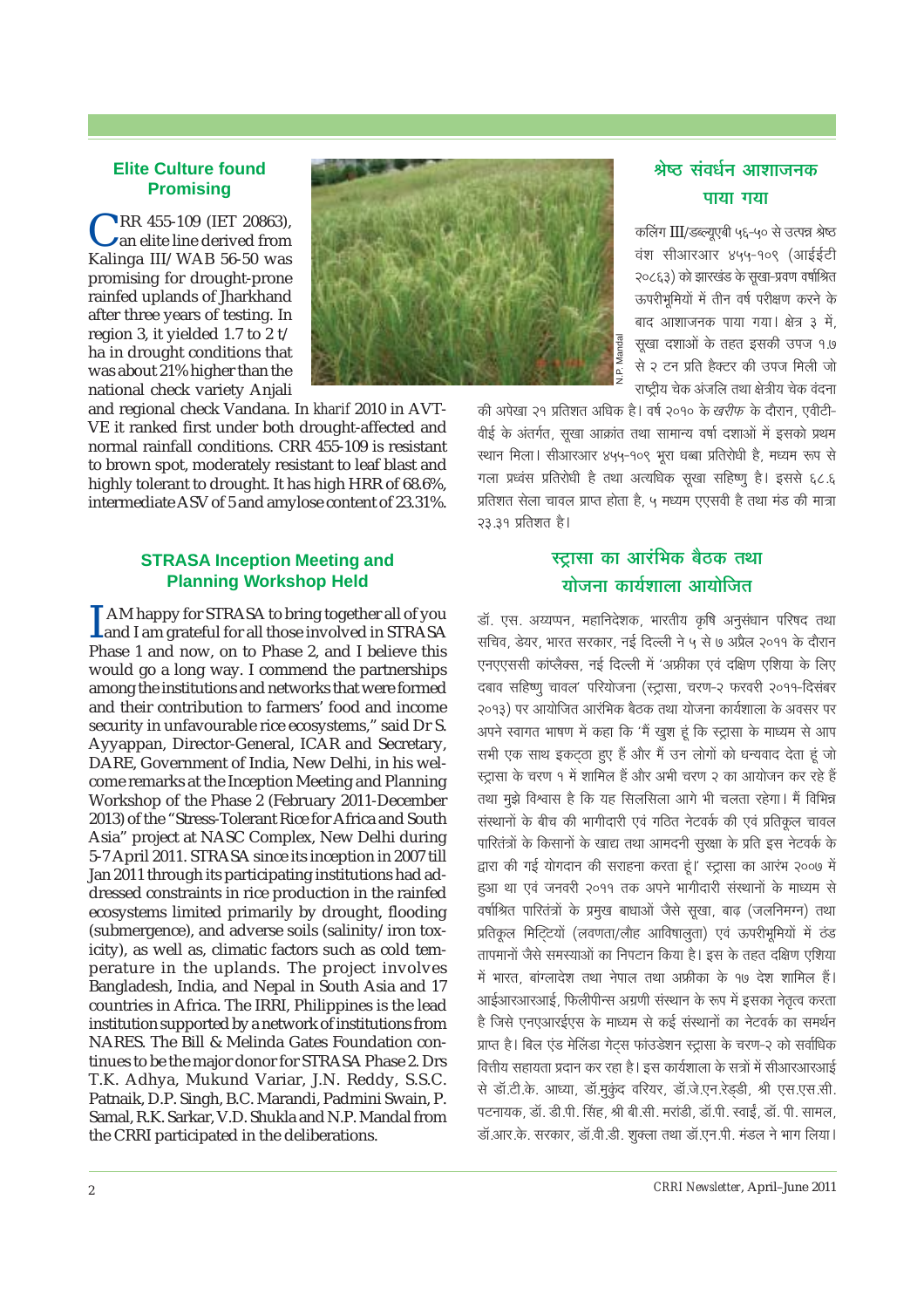

#### **CURE Plans for Challenges Ahead**

SIXTYFIVE participants from CURE's member-<br>Countries in Asia, deliberated on the challenges faced and plans for 2011-12 during the Tenth CURE Steering Committee Meeting at Kathmandu, Nepal, from 18 to 20 Apr 2011. Dr David Johnson, Coordinator, CURE spoke of the successful efforts of the farmers in raising rice productivity and growing other economically viable crops. The meeting also discussed CURE's work on upland rice, drought, submergence and salinity with the NARES site coordinators, group leaders and partners. The meeting also focussed on the role of CURE in achieving the goals of the new GRISP mega-programme of the CGIAR. Drs T.K. Adhya, Mukund Variar, D.P. Singh, and J.N. Reddy, from the CRRI presented the progress in the research of CURE programmes at the CRRI.

## **CRRI, Nodal Agency for RKVY-BGREI**

 $\Gamma$ HE CRRI is the Nodal Agency for the scientific I monitoring and technological backstopping of the new programme "Bringing Green Revolution to Eastern India (BGREI)," under the Rashtriya Krishi Vikas Yojana for implementation in Assam, West Bengal, Odisha, Bihar, Jharkhand, Chhattisgarh and eastern Uttar Pradesh. Select scientists from the CRRI were identified to monitor the programme in the identified districts. Shri P.K. Basu, IAS, Secretary, and Shri M.

Khullar, IAS, Joint Secretary, Department of Agriculture and Co-operation, Government of India, New Delhi, visited the CRRI, Cuttack on 19 May 2011 for discussion on the implementation of the programme. Shri R.L. Jamuda, IAS, Principal Secretary (Agriculture) and Shri R. Santgopalan, IAS, Director (Agriculture), Government of Odisha, also participated.

CRRI Newsletter, April-June 2011



# भावी चुनौतियों के लिए क्योर की योजनाएं

एशिया में क्योर के सदस्य देशों से पैंसठ प्रतिभागियों ने १८ से २० अप्रैल २०११ के दौरान कठमांडू, नेपाल, में आयोजित दसवां क्योर विषय-निर्वाचन समिति बैठक में सामना किए जा रहे चुनौतियों के बारे में अपना व्याख्यान प्रस्तुत किया तथा वर्ष २०११-१२ के लिए योजनाओं को अंतिम रूप दिया। डॉ. डेविड जानसन. समन्वयक. क्योर ने चावल उत्पादकता में वद्धि के लिए तथा अपने जीविका में सुधार करने लिए आर्थिक रूप से अन्य व्यवहार्य फसल की खेती करने हेतू किसानों के सफल प्रयासों के विषय में बताया। बैठक में एनएआरए स्थल समन्वयकों, समुह नेताओं तथा सहभागियों के साथ क्योर द्वारा किए गए ऊपरीभूमि चावल, सुखा, निमग्नता तथा लवणता कार्यों की उपलब्धियों के बारे विचार-विमर्श किया गया। इस बैठक में सीजीआईएआर के बहुत नया कार्यक्रम जीआरआईएसपी के लक्ष्यों की उपलब्धि पर क्योर की भूमिका पर भी जोर दिया गया। डॉ.टी.के. आध्या, डॉ.मुकंद वरियर, डॉ. डी.पी. सिंह तथा डॉ.जे.एन.रेडडी ने भाग लिया एवं सीआरआरआई में अनुसंधान कार्यक्रमों की प्रगति की रिपोर्ट प्रस्तुत की।

# आकेवीवाई-बीजीआरईआई कार्यक्रम हेतु नोडल एजेंसी के रूप में सीआरआरआई

राष्ट्रीय कृषि विकास योजना कार्यक्रम के तहत असम, पश्चिम बंगाल, ओड़िशा, बिहार, झारखंड, छत्तीसगढ़ तथा पूर्वी उत्तर प्रदेश में 'पूर्वी भारत में हरित क्रांति आरंभ करने के लिए' नामक नये कार्यक्रम का वैज्ञानिक निगरानी एवं प्रौद्योगिकीय प्रोत्साहन उपलब्ध कराने के लिए सीआरआरआई को नोडल एजेंसी के रूप में चुना गया है। पहचान की गई जिलों में कार्यक्रम के कार्यान्वयन के निगरानी करने हेतु सीआरआरआई से वैज्ञानिकों को चुना गया

> है। श्री पी.के. बास. आईएएस. सचिव. तथा श्री एम. खुलार, आईएएस, संयुक्त सचिव, कृषि तथा सहकारिता विभाग, भारत सरकार, नई दिल्ली ने इस कार्यक्रम के कार्यान्वयन के संबंध में विचार-विमर्श करने के लिए १९ मई २०११ को सीआरआरआई. कटक का दौरा किया। श्री आर.एल. जामुदा, आईएएस, प्रधान सचिव, कृषि तथा श्री आर. संतगोपालन, आईएएस, निदेशक, कृषि, ओडिशा सरकार ने भी इस कार्यक्रम में भाग लिया।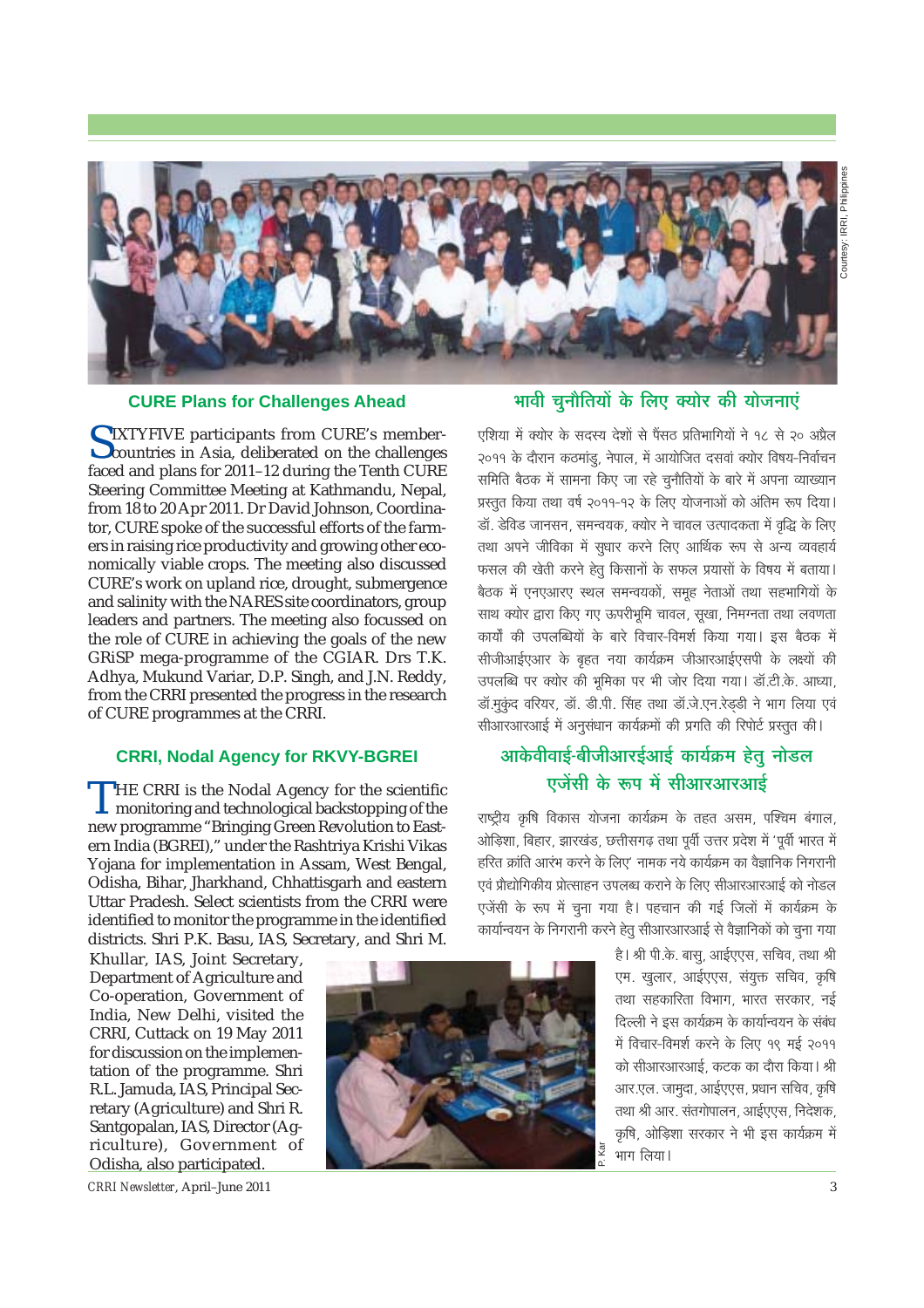#### **CRRI Foundation Day Celebrated**

# <u>सीआरआरआई स्थापना दिवस आयोजित</u>

**JISITS** by farmers, Kisan Gosthi, interactive meetings, award ceremony and cultural programme marked the celebrations of the 65th CRRI Foundation Day on 23 Apr 2011 at the CRRI, Cuttack. Dr C.D. Mayee, Chairman, Agricultural Scientists Recruitment Board (ASRB), New Delhi,



Left to right: Drs S.K. Datta, C.D. Mayee, Shri U.P. Singh and Dr T.K. Adhya watch the celebrations.

the Chief Guest spoke on the developments in agriculture and the efforts of the ASRB to identify talent. Dr S.K. Datta, Deputy Director-General (Crop Sciences), ICAR, New Delhi, outlined the role of rice in food security and to evolve new strategies in the plant breeding programmes. Shri U.P. Singh, IAS, Principal Secretary (Agriculture), Government of Odisha, gave an overview of rice production in Odisha. Ten progressive farmers were felicitated. A documentary film "Golden Panicle" on CRRI was released as well as an Oriya booklet "Method of Scientific Rice Production." Later Dr T.K. Adhya gave the CRRI awards:

*Longest Service:* Shri A. Pattnaik, Principal Scientist; Shri B.V. Das, T-5; Shri K.B. Agasti, PS; Shri Bulu Naik, SSS.

*Best Worker:* Dr G.J.N. Rao, Principal Scientist; Dr S.K. Pradhan, Senior Scientist; Shri Prakash Kar, T 7- 8; Shri Arun Kumar Mishra T-5; Shri Brundaban Das, T-3; Shri Basant Kumar Sahoo, AAO; Shri Janardan Nayak, PA; Shri Sanjay Kumar Sahoo, Assistant; Kum. Jali Das, LDC, RRLRRS, Gerua and Shri P. Bhoi, SSS.

सीआरआरआई ने अपनी *६५वीं* स्थापना दिवस समारोह २३ अप्रैल २०११ को मनाया । इसमें किसानों ने संस्थान का परिदर्शन किया। किसान गोष्ठी, विचार-विमर्श कार्यक्रम, पुरस्कार वितरण तथा एक सांस्कृतिक कार्यकम का आयोजन किया गया। मुख्य अतिथि डॉ.सी.डी. मायी, अध्यक्ष, एएसआरबी, नई दिल्ली, अपने संबोधन में कृषि में हो रहे विकास के बारे में तथा प्रतिभा की पहचान

करने हेतु चयन मंडल द्वारा किए जा रहे प्रयासों के बारे में कहा। डॉ.एस.के. दत्ता, उप महानिदेशक (फसल विज्ञान) भारतीय कृषि अनुसंधान परिषद, नई <u>दिल्ली ने खाद्य सुरक्षा में चावल की भुमिका को रेखांकित किया तथा पौध</u> प्रजनन कार्यक्रमों में नई रणनीतियां विकसित करने को कहा। श्री यु.पी. सिंह, आईएएस, प्रधान सचिव, कृषि विभाग, ओड़िशा सरकार ने ओड़िशा के चावल उत्पादन का सिंहावलोकन किया। दस प्रगतिशील किसानों को yरस्कृत किया गया। सीआरआरआई पर निर्मित 'गोल्डेन पानीकिल' नामक एक डाक्युमेंटारी फिल्म तथा 'चावल उत्पादन के वैज्ञानिक तरीके' नामक एक उड़िया पुस्तिका का भी विमोचन किया गया। बाद में, डॉ.टी.के. आध्या ने सीआरआरआई के श्रेष्ठ कार्मिकों को परस्कार प्रदान किया।

सर्वाधिक सेवाकालः श्री ए. पटनायक, प्रधान वैज्ञानिक, श्री बी.वी. दास, टी-५, श्री के.बी. अगस्ती, निजी सचिव, श्री बी. नाएक, एसएसएस।

<u>श्रेष्ठ कार्मिकः डॉ.जी.जे.एन. राव, प्रधान वैज्ञानिक, डॉ.एस.के. प्रधान, </u> वरिष्ठ वैज्ञानिक, श्री प्रकाश कर, टी-७-८, श्री अरुण कुमार मिश्र, टी-५, श्री  $\vec{q}$ दावन दास, टी-३, श्री बसंत कुमार साह, सहायक प्रशासनिक अधिकारी, श्री जनार्दन नायक, निजी सहायक, श्री संजय कुमार साहू, सहायक, सूश्री जली दास, निम्न श्रेणी लिपिक, आरआरएलआरआरएस, गेरुआ तथा श्री प्रभाकर भोई, कुशल सहायक कर्मचारी ।

# <u>स्रॉ.सी.डी. मायी द्वारा द्वितीय</u> **ख्यापना दिवस व्याख्यान प्रदान**

डॉ.सी.डी. मायी. मायी. अध्यक्ष. एएसआरबी. नई दिल्ली ने २२ अप्रैल २०११ को सीआर-आरआई, कटक में 'क्या जीएम फसल विनियम गठन करने में सहायता करते हैं या खेत और किसान को निर्बल करते हैं विषय पर द्वितीय <u>स्था</u>पना दिवस व्याख्यान प्रदान किया। उन्होंने 'जीएम फसल', 'खाद्य सुरक्षा', 'ट्रांसजेनिक अनुसंधान के लिए विनियम तथा जीएम फसलों

का व्यावसायिक विमोचन', जीएम फसलों के लिए विनियामक तंत्र', 'ईपी विनियम, १९८६', 'संशोधित जैवसुरक्षा दिशानिर्देश', 'जैवप्रौद्योगिकी विभाग, १९८८', 'राष्ट्रीय बीज नियम', 'विपणन एवं व्यापार' तथा 'नैतिक मुद्दों पर कहा | प्रत्येक वर्ष सीआरआरआई की स्थापना दिवस के पूर्व संध्या पर एक |<br>प्रतिष्ठित व्यक्ति द्वारा व्याख्यान दिया जाता है।

## **C.D. Mayee Delivers 2nd Foundation Day Lecture**

DO GM Crop Regulations Aid<br>or Abate Farm and Farm-<br>anal" was the 2nd Faundation Deve ers?" was the 2nd Foundation Day Lecture delivered by Dr C.D. Mayee, Chairman, ASRB, New Delhi on 22 Apr 2011 at the CRRI, Cuttack. He spoke on 'GM Crops,' 'Regulations for Transgenic Research and Commercial Release of GM Crops,' 'Regula-

tory Mechanism for GM Crops,' the 'EP Act 1986,' 'Revised Biosafety Guidelines, Department of Biotechnology 1998,' 'National Seeds Policy,' 'Marketing and Trade,' and 'Ethical Issues.' The Foundation Day lecture is delivered by an eminent person on the eve of the CRRI Foundation Day every year.

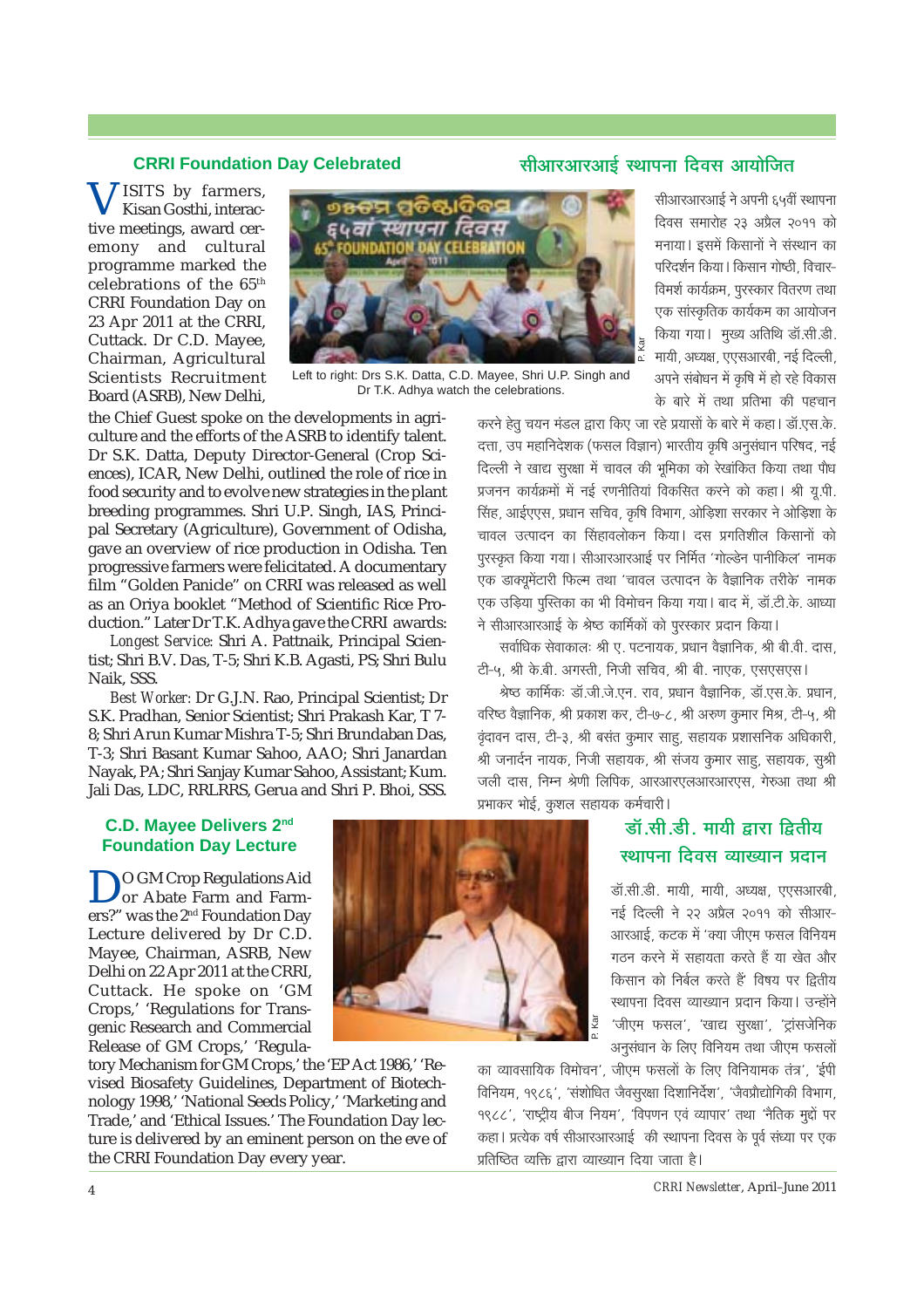#### **28th IRC Meeting Held**

THE 28<sup>th</sup> meeting of Institute Research Council (IRC) was held from 16 to 24 May 2011 under the Chairmanship of Dr T.K. Adhya, Director, CRRI. Results of experiments conducted under 10 research programmes and externally-aided projects were presented and discussed.

## **4th IJSC Held**

THE  $4^{\text{th}}$  meeting of the<br>Institute Joint Staff Council (2009–2012) was held on 29 Jun 2011 at the CRRI, Cuttack under the Chairmanship of Dr T.K. Adhya, Director. Various administrative and financial matters were discussed and finalized. The

Members present were Drs K.S. Rao, P.N. Mishra, Mayabini Jena, Shri D. Moitra, Shri P.K. Nayak, Shri B.K. Sahoo, Shri D.K. Parida, Shri S.B. Nayak, P. Moharana, Shri K.C. Bhoi, Shri B.B. Das, Shri B.K. Behera and Shri P. Bhoi.

# **28´ÉÓ +É<Ç+É®úºÉÒ ¤Éè`öEò +ɪÉÉäÊVÉiÉ**

<u>डॉ.टी.के. आध्या. निदेशक, सीआरआरआई की अध्यक्षता में १६ से २४</u> मई २०११ के दौरान संस्थान अनुसंधान परिषद की २८वीं बैठक आयोजित की गई। दस अनुसंधान कार्यक्रमों तथा बाह्य वित्त पोषित <u>परियोजनाओं के तहत की गई परीक्षणों के परिणामों को प्रस्तत किया</u> गया तथा विचार-विमर्श किया गया।

# **चौथी आईजेएससी बैठक आयो**जित

संस्थान संयुक्त स्टाफ परिषद (२००९-१२) की चौथी आईजेएससी बैठक २९ जुन २०११ को सीआरआरआई, कटक <u>में डॉ.टी.के. आध्या, निदेशक की</u> अध्यक्षता में संपन्न हुई । कई प्रशासनिक तथा वित्तीय मामलों पर विचार-विमर्श की गई एवं उन्हें अतिम रूप दिया

गया । इस बैठक में डॉ.के.एस. राव, डॉ.पी.एन. मिश्र, डॉ. मायाबिनी जेना, श्री डी. मैत्र, श्री पी.के. नायक, श्री बी.के. साहू, श्री डी.के. परिडा, श्री .<br>एस.बी. नायक, श्री बी. महाराना, श्री के.सी. भोई, श्री बी.बी. दास, श्री बी.के. बेहेरा तथा श्री पी. भोई उपस्थित थे।

B. Behera

#### **Farmers' Meet on Use of Fly Ash**

**A**FARMERS' meet<br> **on** the use of fly ash in rice cultivation was organized at CRRI, Cuttack on 3 May 2011. The objective of the

meet was to create awareness among farmers in the use of fly ash in rice cultivation. Forty farmers from different parts of Odisha attended the meet. Dr Vimal Kumar, Head, Fly Ash Unit, Department of Science and Technology, Government of India, New Delhi spoke on the uses of fly ash.

#### **Training Programmes at CRRI**

**ATRAINING** programme on "Rice Production"<br>Technology" sponsored by the DAO, Purnea, Bihar was organized by CRRI, Cuttack from 26 to 30 Apr 2011 for 20 farmers.

A capacity building programme for Programme Coordinators and SMSs of KVKs of Odisha and Chhattisgarh on "Rice Production Technology" was organized jointly by CRRI, Cuttack and the Zonal



# **[** $\frac{1}{2}$ **]**<br>एलाई एश के प्रयोग पर **किसान बै**ठक आयोजित

सीआरआरआई, कटक में ३ मई २०११ को चावल की खेती में फ्लाई एश के प्रयोग पर किसान बैठक आयोजित की गई। इस बैठक का उद्देश्य चावल की खेती में फ्लाई

एश के प्रयोग पर किसानों में जागरूकता उत्पन्न करना था। इस बैठक में ओडिशा के विभिन्न भागों से चालीस किसानों ने भाग लिया। डॉ. विमल कमार, अध्यक्ष, फ्लाई एश ईकाई, विज्ञान और प्रौद्योगिकी विभाग, भारत सरकार, नई दिल्ली ने फ्लाई एश के प्रयोगों पर कहा।

## **सीआरआरआई में प्रशिक्षण कार्यक्रम**

सीआरआरआई, कटक में २६ से ३० अप्रैल २०११ के दौरान २० किसानों के लिए 'चावल उत्पादन प्रौद्योगिकी' पर एक प्रशिक्षण कार्यक्रम का आयोजन किया गया जिसे डीएओ, पूर्निआ, बिहार ने प्रायोजित किया था।

केंद्रीय चावल अनुसंधान संसथान, कटक तथा क्षेत्रीय परियोजना निदेशालय, क्षेत्र VII, जबलपुर के सुयंक्त प्रयास से सीआरआरआई, कटक में ३० से ३१ मई २०११ के दौरान ओड़िशा तथा छत्तीसगढ़ के कृषि विज्ञान केंद्रों के कार्यक्रम समन्वयक तथा विषयवस्तु विशेषज्ञ के लिए एक क्षमता निमार्ण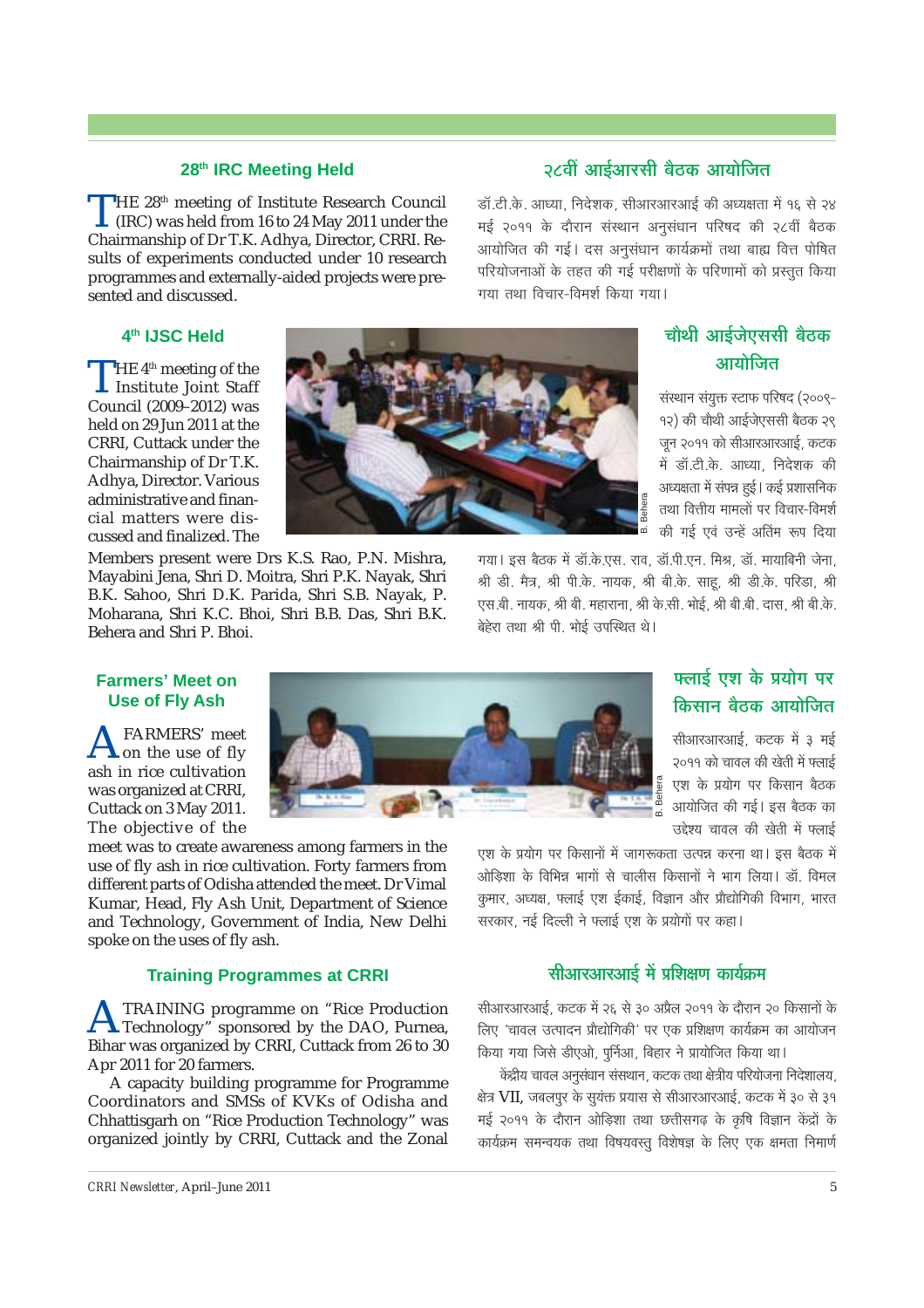Project Directorate, Zone VII, Jabalpur from 30 to 31 May 2011 for 50 officers. The training covered the frontier areas of rice production technology and development of action plan in rice production for bringing green revolution to eastern India.

A training programme on "Seed Production and Characterization of Farmers' Varieties" was organized by CRRI, Cuttack in collaboration with the State Seed Testing Laboratory, Directorate of Agriculture, Government of Odisha on 28 Jun 2011 for personnel of selected NGOs and Officers of the State Department.

कार्यक्रम का आयोजन किया गया जिसमें ५० अधिकारियों ने भाग लिया। भारत के पूर्वी राज्यों में द्वितीय हरित क्रांति के लिए चावल उत्पादन में कार्य योजना का विकास तथा चावल उत्पादन प्रौद्योगिकी का सीमांत क्षेत्र इस कार्यक्रम के विषय थे।

राज्य बीज परीक्षण प्रयोगशाला, कृषि निदेशालय, ओड़िशा सरकार के सहयोग से सीआरआरआई, कटक में २८ जन २०११ को गैर सरकारी संगठन के कुछ चयनित कार्मिकों तथा राज्य कृषि विभाग के अधिकारियों के लिए 'बीज उत्पादन तथा किसानों की किस्मों का लक्षण वर्णन' पर सीआरआरआई द्वारा एक प्रशिक्षण कार्यक्रम का आयोजन किया गया।



Left: The CRRI Sports team with the Championship trophy. Right: Shri P.K. Parida, receives the best athlete (male) certificate.

## **CRRI Lifts Championship Trophy in Sports Meet**

T the ICAR Zonal Sports Tournament for East ern Zone held at Indian Veterinary Research Institute (IVRI), Izatnagar, from 7 to 11 Apr 2011, the CRRI. Cuttack lifted the overall Institute Championship Trophy. The CRRI got the first position in kabaddi, table tennis doubles (women) and 4 x 100 m relay race. It got the second position in volleyball shooting. Shri P.K. Parida, was judged as the best athlete (male) of the Zone. In individual events the first position was: 100 m race (men) and 400 m race (men): P.K. Parida; 1,500 m race (men): S. Pradhan; High jump (women): Sabita Sahoo: and Javelin throw (women): Rojalia Kido.

#### Krishi Viqyan Kendra, Koderma

#### **Training**

A total of 16 training programmes were conducted for 25 farmers each on "Technique of Seed Treatment in Rice," "Nursery Management of Kharif Season Vegetable," "Management of Milch Cattle in Summer Season," "Care and Management in Goat," "Scientific

# खेलकूद प्रतियोगिता में सीआरआरआई चैंपियन

भारतीय पशुचिकित्सा अनुसंधान संस्थान, इज्जतनगर में ७ से ११ अप्रैल २०११ के दौरान पूर्वी क्षेत्र के लिए आयोजित आईसीएआर क्षेत्रीय खेलकूद प्रतियोगिता में सीआरआरआई ने चैंपियनशिप ट्राफी हासिल की। सीआरआरआई को कबडडी, टेबल टेनिस डबल्स (महिला) तथा ४ **x** १०० मीटर रिले दौड़ में प्रथम स्थान मिला। वॉलीबाल शटिंग में सीआरआरआई को द्वितीय स्थान मिला। श्री पी.के.परिडा को सर्वश्रेष्ठ खिलाड़ी (पुरुष) का खिताब मिला। व्यक्तिगत खेल में श्री पी.के.परिडा ने १०० मीटर दौड़ (पुरुष) में तथा ४०० मीटर दौड़ (पुरुष) तथा श्री एस. प्रधान ने १५०० मीटर दौड़ (पुरुष) में प्रथम स्थान जीता। सुश्री सबिता साहू ने हाई जंप में (महिला) प्रथम स्थान तथा श्रीमती रोजालिया किड़ो ने जावेलिन थ्रो (महिला) में प्रथम स्थान जीता।

# कृषि विज्ञान केंद्र, कोडरमा

#### प्रशिक्षण

पच्चीस किसानों के लिए 'चावल में बीज उपचार के तकनीक', 'खरीफ मौसम सब्जी का नर्सरी प्रबंधन', 'ग्रीष्म मौसम में दुधारु पशुओं का प्रबंधन', 'बकरी पालन में देखरेख तथा प्रबंधन', 'मौसमी फलों के संरक्षण के लिए वैज्ञानिक पद्धति', 'विभिन्न खेती परिस्थिति के लिए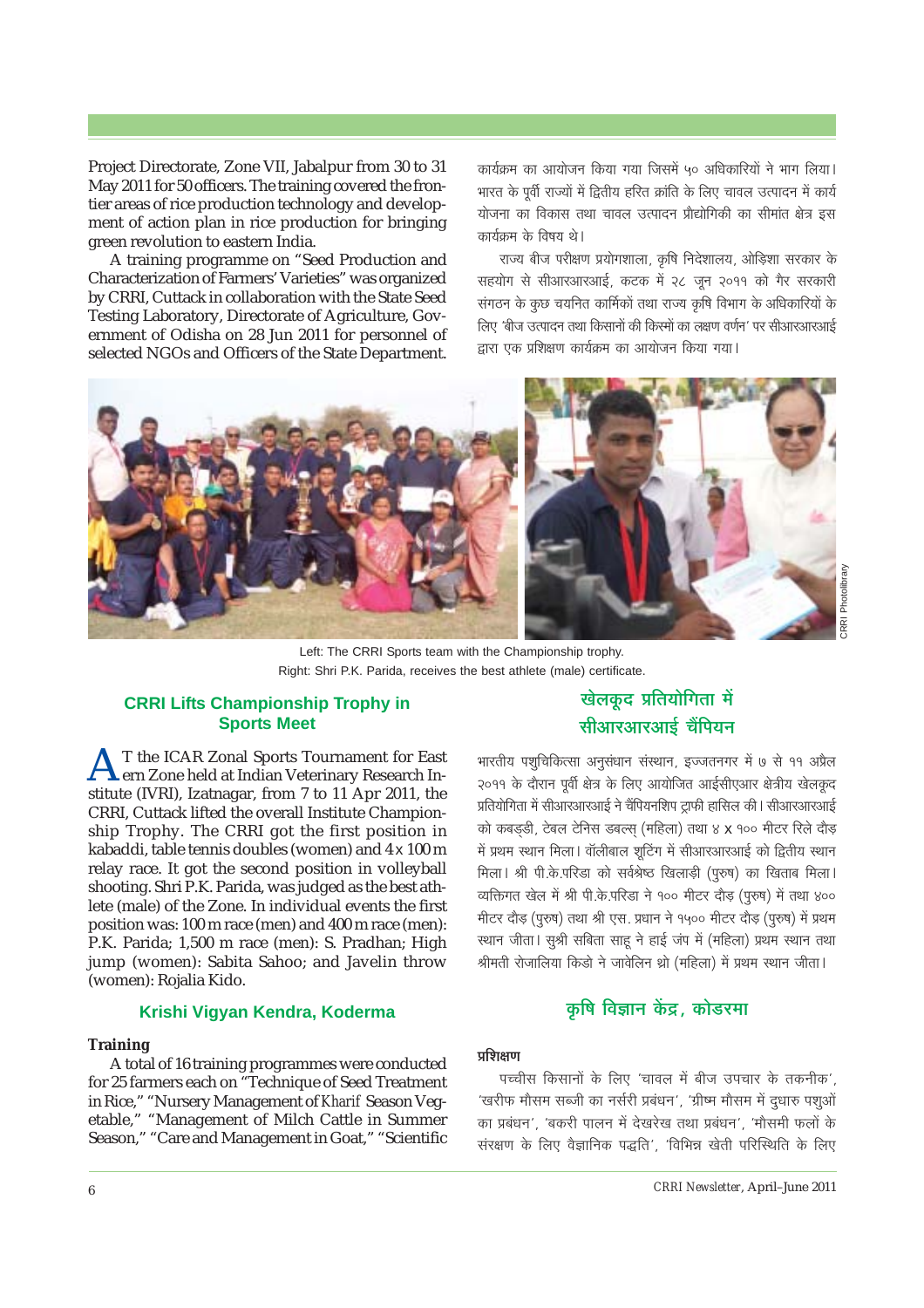method for Preservation of Seasonal Fruit," "Improved Paddy Cultivation for different Farming Situation," "IPM in Okra," "Technique of Seed Treatment in *Kharif* Pulses," "Technique for Increasing Cropping Intensity in Rice-fallow System," "Making different Types of Papad and Chips," "Lac Cultivation," "Formation of Self-help Group," "OFT in Farmer's Field," "Technique of Micro-irrigation in Vegetable Crops," "Establishment of Layout Technique in Orchard," and "Scientific Cultivation of *Kharif* Onion." A total of 405 farmers and farm women participated.

#### **Symposia/Seminars/Conferences/Trainings/ Visits/Workshops Attended**

R T.K. Adhya attended the ICAR-IRRI interaction meeting at New Delhi on 4 Apr 2011.

Drs T.K. Adhya, Mukund Variar, V.D. Shukla, N.P. Mandal, J.N. Reddy, D.P. Singh, Padmini Swain, P. Samal, R.K. Sarkar, S.S.C. Patnaik and B.C. Marndi attended the inception meeting and planning workshop of the Stress Tolerant Rice for Africa and South Asia (STRASA, Phase-2) and IFAD at NASC Complex, New Delhi from 5 to 7 Apr 2011.

Drs T.K. Adhya, K.S. Rao, S.G. Sharma, Mukund Variar, V.D. Shukla, S.R. Dhua, R.N. Rao, N.P. Mandal, J.N. Reddy, A. Patnaik, S.K. Pradhan, P. Swain, R.K. Sarkar, S.S.C. Patnaik, C.V. Singh and N. Bhakta attended the 46th Annual Rice Group Meeting at DRR, Hyderabad from 7 to 11 Apr 2011.

Dr S.G. Sharma attended a meeting of the Harvest Plus at ICRISAT, Hyderabad on 12 Apr 2011.

Dr S.R. Dhua attended the Review Meeting of Foreign Aided Project at ICAR, New Delhi on 13 Apr 2011.

Drs K.B. Pun, and N. Bhakta, participated in the meeting to have a unified Research Coordination Committee for Collaborative R&D Endeavour in the North-eastern region organized by the Director, ICAR-NEH Region, Umiam at Khanapara, Guwahati on 13 Apr 2011.

Dr T.K. Adhya attended the Sectional Committee Meeting of the Indian National Science Academy at New Delhi on 27 Apr 2011.

Dr T.K. Adhya attended a review meeting for implementing the programme "Bringing Green Revolution to Eastern India" at Ranchi on 28 Apr 2011, and in Patna on 29 Apr 2011.

Dr Mukund Variar attended the Meeting on "Promotion of Rice Strategies developed by IRRI" under the ongoing programme "Extending Green Revolution to Eastern India (BGREI)," at Krishi Bhavan, New Delhi on 30 April 2011.

सुधरित चावल खेती',' भिंडी में समन्वित नाशककीट प्रबंधन', 'खरीफ <u>मौसम के दलहन फसलों में बीज उपचार के तकनीक', 'बंजर भूमि</u> चावल प्रणाली में फसल सघनता में वृद्धि हेतू तकनीक', 'विभिन्न प्रकार के पांपड़ एवं चीप्स की तैयारी', 'लाख खेती', 'स्वयं सहायता दल का गठन', 'किसानों के खेतों में ओएफटी', 'सब्जी फसलों में लघ सिंचाई के तकनीके', 'बागों में परिकल्पना तकनीकों की स्थापना', तथा 'खरीफ <u>प्याज की वैज्ञानिक खेती' पर कुल सोलह प्रशिक्षण कार्यक्रमों का</u> आयोजन किया गया। इन प्रशिक्षण कार्यक्रमों में कूल ४०५ किसानों तथा महिला किसानों ने भाग लिया।

# <u>परिसंवाद/संगोष्ठी/सम्मेलन/कार्यशाला/प्रशिक्षण</u> में प्रतिभागिता

<u>डॉ.टी.के. आध्या ने ४ अप्रैल २०११ को नई दिल्ली में आयोजित आईसीएआर-</u> आईआरआरआई की विचार विमर्श बैठक में भाग लिया।

<u>डॉ.टी.के. आध्या, डॉ.मुकुंद वरियर, डॉ.वी.डी. शुक्ला, डॉ.एन.पी. मंडल,</u> .<br>डॉ.जे.एन.रेडडी, डॉ.डी.पी. सिंह, डॉ.पी. स्वाईं, डॉ.पी. सामल, डॉ.आर.के. सरकार, श्री एस.एस.सी. पटनायक तथा श्री बी.सी. मरांडी ने ५ से ७ अप्रैल २०११ के दौरान एनएएससी कांप्लैक्स, नई दिल्ली में 'अफ्रीका एवं दक्षिण एशिया के लिए दबाव सहिष्णू चावल' (स्ट्रासा, चरण-२) पर आयोजित आरंभिक बैठक तथा योजना कार्यशाला तथा आईएफएडी में भाग लिया।

<u>डॉ.टी.के. आध्या, डॉ.के.एस. राव, डॉ.एस.जी. शर्मा, डॉ.मुकुंद वरियर,</u> .<br>डॉ.वी.डी. शुक्ला, डॉ.एस.आर. धुआ, डॉ.आर.एन. राव, डॉ.एन.पी. मंडल, .<br>डॉ.जे.एन. रेडडी. श्री अशोक पटनायक. डॉ.पी. स्वाईं. डॉ.एस.के. प्रधान. <u>डॉ.आर.के. सरकार, श्री एस.एस.सी. पटनायक, डॉ.सी.वी. सिंह तथा डॉ.एन.</u> भक्त ने ७ से ११ अप्रैल २०११ के दौरान डीआरआर, हैदराबाद में आयोजित ४६वीं वार्षिक चावल समुह बैठक में भाग लिया।

डॉ.एस.जी. शर्मा ने १२ अप्रैल २०११ को इक्रीसैट, हैदराबाद में आयोजित हार्वेस्ट प्लस शीर्षक बैठक में भाग लिया।

<u>डॉ.एस.आर. धूआ ने १३ अप्रैल २०११ को आईसीएआर, नई दिल्ली में</u> बाह्यपोषित परियोजना की समीक्षा बैठक में भाग लिया।

<u>डॉ.के.बी. पुन तथा डॉ.एन. भक्त ने १३ अप्रैल २०११ को आईसीएआर-</u> एनईएच रीजन, उमियम, गुवाहाटी के निदेश द्वारा 'उत्तर पूर्वी क्षेत्र में सहयोगात्मक अनुसंधान एवं विकास प्रयास' पर आयोजित समन्वित अनुसंधान समन्वयन समिति की बैठक में भाग लिया।

<u>डॉ.टी.के. आध्या ने २७ अप्रैल २०११ को भारतीय राष्ट्रीय विज्ञान</u> अकादमी, नई दिल्ली में आयोजित अनुभागीय समिति की बैठक में भाग तिया।

<u>डॉ.टी.के. आध्या ने २८ अप्रैल २०११ को रांची में तथा २९ अप्रैल २०११</u> को पटना में 'पूर्वी भारत में हरित क्रांति का आरंभ करने के लिए' के कार्यक्रम के कार्यान्वयन से संबंधित बैठक में भाग लिया।

<u>डॉ.मुक</u>ंद वरियर ने ३० अप्रैल २०११ को कृषि भवन, नई दिल्ली में 'पूर्वी भारत में हरित क्रांति का प्रसार' कार्यक्रम के तहत 'आईआरआरआई द्वारा <u>विकसित चावल रणनीतियों का प्रचार' बैठक में भाग लिया।</u>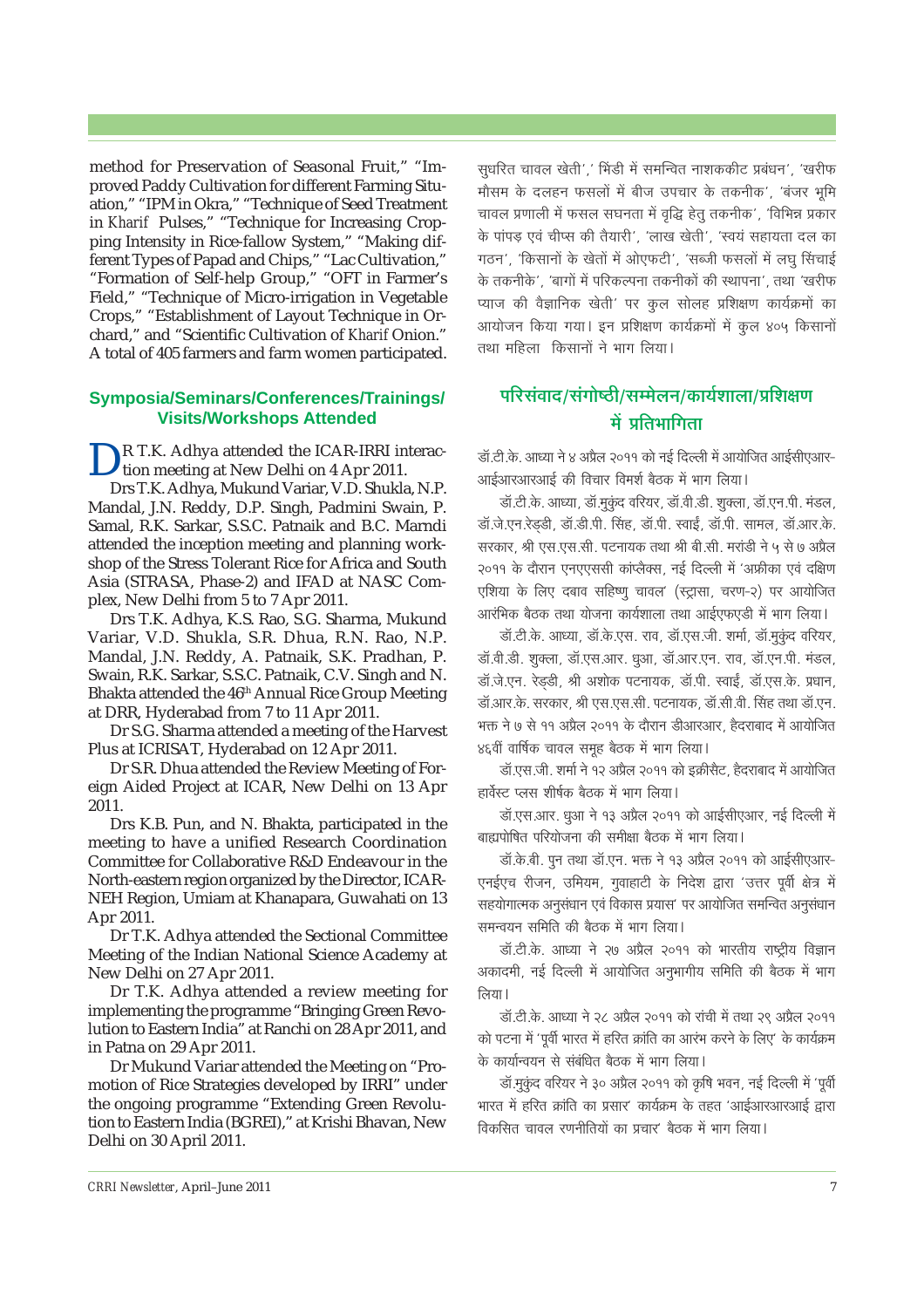Dr S.R. Dhua attended the 26<sup>th</sup> Annual Group Meeting of AICRP National Seed Project (Crops) held at the CSK Himachal Pradesh Agricultural University, Palampur from 2 to 4May 2011.

Drs K.B. Pun and N. Bhakta participated in the 20<sup>th</sup> Meeting of the ICAR Regional Committee No. III held at the ICAR Research Complex for North-eastern Hills Region, Umiam, Meghalaya from 5 to 6 May 2011.

Dr S.M. Prasad attended the 18<sup>th</sup> Zonal Workshop of Krishi Vigyan Kendras of Zone VII at the RVSKVV, Gwalior from 6 to 8 May 2011. He presented the Annual Progress Report 2010–11 and the Action Plan for 2011–12.

Drs A.K. Nayak and R. Raja attended the National Seminar on *"*Fly Ash-based Amendments for Amelioration of Degraded Soils to Increase Crop Production in the Gangetic Plains" at the CSSRI Regional Research Station, Lucknow from 7 to 8 May 2011. Dr A.K. Nayak presented a lead paper on "Effect of Bulk Application of Fly Ash on Yield and Soil Properties under Irrigated and Rainfed Rice Ecosystem."

Dr K.B. Pun participated in the 36<sup>th</sup> Zonal Research and Extension Advisory Committee Meeting 2011-12 for the Lower Brahmaputra Valley Zone of Assam held at the Horticultural Research Station, Assam Agricultural University, Kahikuchi, on 9 May 2011.

Dr T.K. Adhya, Shri D. Moitra and Shri D.S. Meena attended a training programme on "Employer's Perspective on Labour Related Laws" at NAARM, Hyderabad from 10 to 11 May 2011.

Dr T.K. Adhya attended a meeting with the Director-General, ICAR on "Major Priority Areas of 12<sup>th</sup> Plan" at New Delhi on 12 May 2011.

Dr T.K. Adhya attended the 5<sup>th</sup> Review Meeting of AMAAS Projects at the NBAIM, Mau on 14 May 2011.

Dr T.K. Adhya attended the review meeting of the programme "Bringing Green Revolution to Eastern India," at Raipur on 17 May 2011.

Dr RK Singh attended the Consortium Implementation Committee (CIC) meeting of the NAIP (C-3) project "Developing Sustainable Farming System Models for Prioritized Micro Watersheds in Rainfed Area of Jharkhand" at BAU, Ranchi on 25 May 2011.

Dr S.M. Prasad attended the FLD workshop of Oilseed and Pulses of Zone VII at OUAT, Bhubaneswar on 29 May 2011. He presented the report of FLD Oilseeds and Pulses of KVK, Santhapur.

Dr T.K. Adhya visited West Bengal to review the implementation of the programme "Bringing Green Revolution to Eastern India" on 4 Jun 2011.

Dr T.K. Adhya attended the meeting of the National Academy of Agricultural Sciences at New Delhi on 5 Jun 2011.

डॉ.एस.आर. धुआ ने २ से ४ मई २०११ के दौरान सीएसके हिमाचल प्रदेश कृषि विश्वविद्यालय, पालमपुर में एआईसीआरपी राष्ट्रीय बीज परियोजना (फसल) की २६वीं वार्षिक समूह बैठक में भाग लिया।

डॉ.के.बी. पुन तथा डॉ.एन. भक्त ने ५ से ६ मई २०११ के दौरान उत्तर yर्वी पहाड़ी क्षेत्र के लिए आईसीएआर रिसर्च कांप्लैक्स, उमियम, मेघालय में आईसीएआर क्षेत्रीय समिति संख्या III की २०वीं बैठक में भाग लिया।

डॉ.एस.एम. प्रसाद ने ६ से ८ मई २०११ के दौरान आरवीएसकेवीवी, ग्वालियर में कृषि विज्ञान केंद्रों के क्षेत्र  $VII$  के १८वीं क्षेत्रीय कार्याशाला में भाग लिया। उन्होंने वर्ष २०१०-११ की वार्षिक प्रगति रिपोर्ट तथा वर्ष २०११-१२ के लिए कार्य योजना प्रस्तुत किया।

<u>डॉ.ए.के. नायक तथा डॉ.ए. राजा ने ६ से ८ मई २०११ के दौरान</u> सीएसएसआरआई क्षेत्रीय अनुसंधान केंद्र, लखनऊ में 'गांगेय मैदानों में फसल उत्पादन बढ़ाने हेतु निम्नीकृत मिटिटयों के सुधार के लिए फ्लाई एश आधारित परिवर्तन' पर आयोजित राष्ट्रीय सेमिनार में भाग लिया। डॉ.ए.के. नायक ने 'सिंचित तथा वर्षाश्रित चावल पारितंत्र में फ्लाई एश का अधिक |<br>प्रयोग का उपज एवं मिटटी की विशेषताओं पर प्रभाव' पर एक अग्रणी पेपर प्रस्तुत किया।

डॉ.के.बी. पुन ने ९ मई २०११ को असम कृषि विश्वविद्यालय, कहिकुची के बागवानी अनुसंधान केंद्र में आयोजित असम के निम्न ब्रह्मपुत्र घाटी क्षेत्र के लिए ३६वां क्षेत्रीय अनुसंधान तथा विस्तार सलाहकार समिति, २०११-१२ की बैठक में भाग लिया।

डॉ.टी.के. आध्या, श्री डी. मैत्र तथा श्री डी.एस. मीणा ने १० से ११ मई २०११ के दौरान नार्म, हैदराबाद में 'श्रम संबंधित कानून पर नियोक्ता का परिप्रेक्ष्य' पर आयोजित एक प्रशिक्षण कार्यक्रम में भाग लिया।

<u>डॉ.टी.के. आध्या ने परिषद के महानिदेशक के साथ १२ मई २०११ को</u> नई दिल्ली में '१२वीं योजना के प्रमुख प्राथमिकताएं' पर आयोजित बैठक में भाग लिया।

<u>डॉ.टी.के. आध्या ने १४ मई २०११ को एनबीएआईएम, मऊ में एएमएएएस</u> परियोजनाओं की पांचवी समीक्षा बैठक में भाग लिया।

डॉ.टी के. आध्या ने १७ मई २०११ को रायपुर में 'पूर्वी भारत में हरित क्रांति का शुभारंभ' कार्यक्रम की समीक्षा बैठक में भाग लिया।

<u>डॉ.आर.के. सिंह ने २५ मई २०११ को बिरसा कृषि विश्वविद्यालय, रांची</u> में 'झारखंड के वर्षाश्रित क्षेत्र के प्राथमीकृत लघु जलाश्रयों के लिए टिकाऊ खेती प्रणाली नमूनों का विकास' शीर्षक परियोजना के एनएआईपी (सी-३) के संकाय कार्यान्वयन समिति की बैठक में भाग लिया।

डॉ.एस.एम. प्रसाद ने २९ मई २०११ को ओयूएटी, भुवनेश्वर में क्षेत्र VII के तेलबीज एवं दलहन की अग्रिम पंक्ति प्रदर्शन कार्यशाला में भाग लिया। उन्होंने कृषि विज्ञान केंद्र, संथपूर के तेलबीज एवं दलहन की अग्रिम पंक्ति प्रदर्शन से संबंधित रिपोर्ट प्रस्तुत किया।

डॉ.टी.के. आध्या ने ४ जून २०११ को 'पूर्वी भारत में हरित क्रांति का .<br>शभारंभ' कार्यक्रम के कार्यान्वयन की समीक्षा करने के लिए पश्चिम बंगाल का दौरा किया।

डॉ.टी.के. आध्या ने ५ जून २०११ को भारतीय राष्ट्रीय विज्ञान अकादमी, नई दिल्ली की एक बैठक में भाग लिया।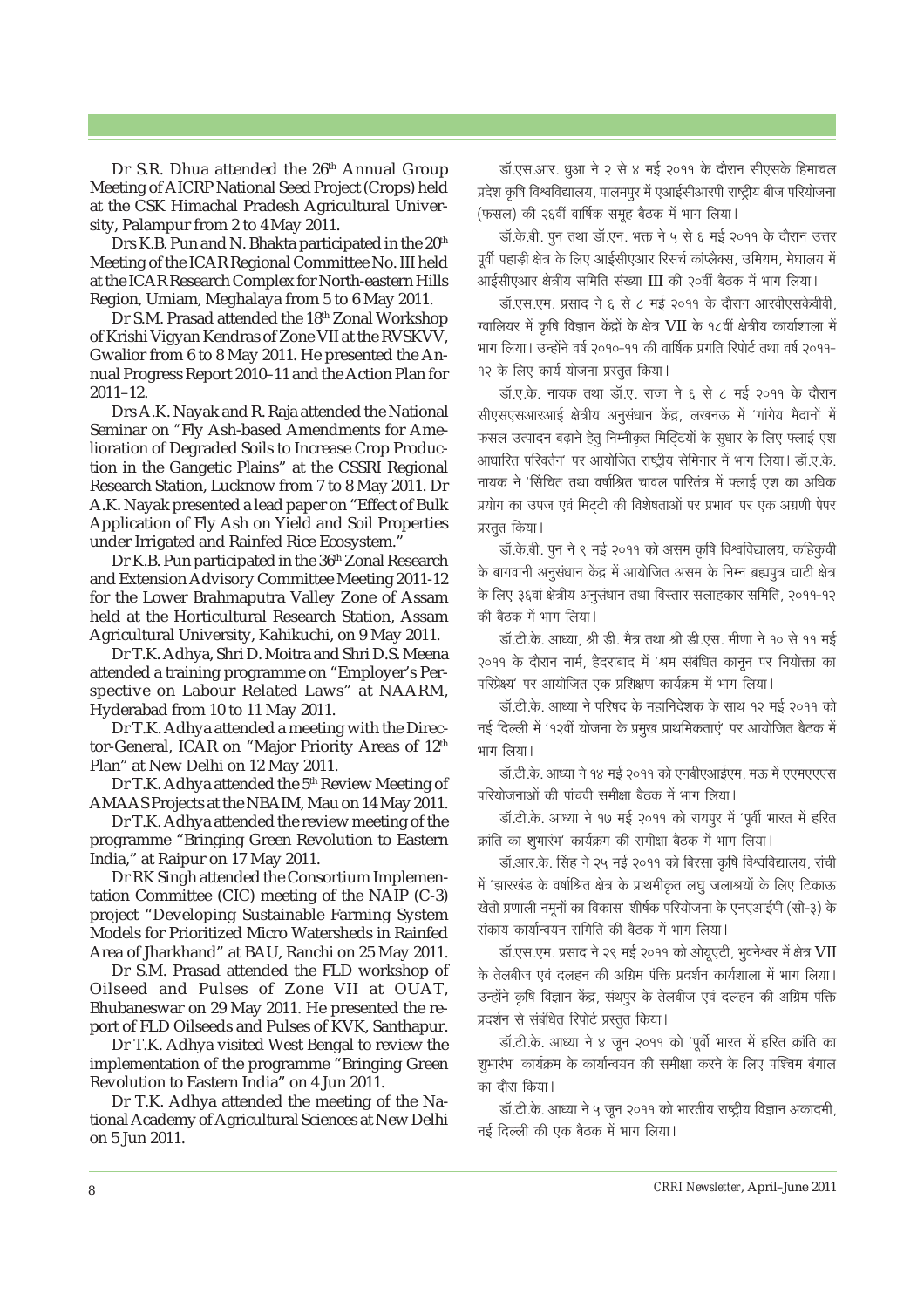Dr T.K. Adhya attended the meeting of the TIFAC Eastern Region at the Bose Institute, Kolkata from 6 to 7 Jun 2011 to prepare its *Vision Document 2035*.

Smt Sujata Sethy attended the training programme on "Women Friendly Tools and Equipments for Drudgery Reduction" by the AICRP on Ergonomics and Safety in Agriculture at the College of Agricultural Engineering and Technology, Orissa University of Agriculture and Technology, Bhubaneswar, from 9 to 10 Jun 2011.

Drs K.S. Rao, O.N. Singh and Mukund Variar attended the Meeting-cum-workshop of the Head of the Divisions and Regional Stations, at the CIAE, Bhopal from 14 to 15 Jun 2011.

Dr T.K. Adhya visited Assam to review the planning of "Bringing Green Revolution to Eastern India," at Guwahati on 15 Jun 2011. He also visited the CRRI Research Station the RRLRRS in Gerua to review the progress of research from 16 to 17 Jun 2011.

Dr Sanjoy Saha attended the "Orientation Programme on Approved Uses of Pesticides" organized by the National Institute of Plant Health Management, Hyderabad on 18 Jun 2011.

Dr T.K. Adhya attended the  $60<sup>th</sup>$  Meeting of the Central Sub-Committee on Crop Standards, Notification and Release of Varieties for Agricultural Crops at the NBPGR, New Delhi on 28 Jun 2011.

#### **Foreign Deputation**

DRS T.K. Adhya, Director, Mukund Variar, Prin-cipal Scientist and Officer-In-Charge, CRURRS, Hazaribagh, D.P. Singh, Principal Scientist and J.N. Reddy, Principal Scientist, participated in the 10<sup>th</sup> Review and Steering Committee Meeting of the Consortium for Unfavorable Rice Environments (CURE) from 18 to 20 Apr 2011 at Kathmandu, Nepal.

#### **Institute Seminar**

R Kuldip Singh, Director, School of Biotechnology, Panjab Agricultural University, Ludhiana on "Wheat Genome Sequencing" on 25 Apr 2011.

#### **TV/Radio Talk**

DR D.P. Sinhababu delivered a TV talk in Doordarshan on "Rice-fish Diversified Farming System for Rainfed Lowland Areas' on 11 May 2011.

Dr J.R. Mishra delivered a radio talk over the All India Radio, Cuttack on "Swalpa Panire Dhana Chasa" on 18 May 2011, and "Krushaka Club Kana O Kahinki" on 26 May 2011.

डॉ.टी.के. आध्या ने ६ से ७ जन २०११ के दौरान बोस संस्थान, कोलकाता में आयोजित टीआईएफएसी की बैठक में विजन डाक्यमेंट २०३५ की तैयारी के लिए भाग लिया।

श्रीमती सुजाता सेठी ने ९ से १० जून २०११ के दौरान उड़ीसा कृषि तथा प्रौद्योगिकी विश्वविद्यालय, भुवनेश्वर के कृषि आभियांत्रिकी एवं प्रौद्योगिकी <u>महाविद्यालय में एआईसीआरपी द्वारा 'कड़ी मजदूरी की कमी के लिए महिला</u> सुलभ औजारें तथा उपकरणों' तथा 'कृषि में एर्गोनोमिक्स एवं सुरक्षा' विषय पर आयोजित प्रशक्षिण कार्यक्रम में भाग लिया।

<u>डॉ.के.एस. राव, डॉ.ओ.एन. सिंह डॉ.मुकुंद वरियर ने १४ से १५ जून</u> २०११ के दौरान सीआईएई. भोपाल में प्रभाग तथा क्षेत्रीय केंद्रों के अध्यक्षों की बैठक-सह-कार्यशाला में भाग लिया।

<u>डॉ.टी.के. आध्या ने १५ जून २०११ को गुवाहाटी में 'पूर्वी भारत में हरित</u> क्रांति का शुभारंभ' की योजना की समीक्षा करने के लिए असम का दौरा किया। उन्होंने १६ से १७ जून २०११ के दौरान सीआरआरआई का क्षेत्रीय अनुसंधान केंद्र, आरआरएलआरआरएस, गेरुआ का दौरा किया एवं अनुसंधान की प्रगति की समीक्षा की।

डॉ. संजय साहा ने १८ जून २०११ को राष्ट्रीय पौध स्वास्थ्य प्रबंधन संस्थान, हैदराबाद द्वारा आयोजित 'कीटनाशकों का अनुमोदित प्रयोग पर **पुर्वाभिमुखीकरण कार्यक्रम' में भाग लिया।** 

डॉ.टी.के. आध्या ने २८ जून २०११ को एनबीपीजीआर, नई दिल्ली में कृषि फसलों के लिए फसल मानक, अधिसूचना तथा किस्म विमोचन पर गठित केंद्रीय उप-समिति की ६०वीं बैठक में भाग लिया।

## **विदेश प्रतिनियुक्ति**

डॉ.टी.के. आध्या, निदेशक, डॉ.मुकुंद वरियर, प्रधान वैज्ञानिक तथा प्रभारी अधिकारी, सीआरयुआरआरएस, हजारीबाग, डॉ.डी.पी. सिंह, प्रधान वैज्ञानिक तथा डॉ.जे.एन. रेडडी, प्रधान वैज्ञानिक ने १८ से २० अप्रैल २०११ को कठमांडू, नेपाल में आयोजित प्रतिकूल चावल पयावरण .<br>संकाय की दसवां समीक्षा एवं विषय-निर्वाचन समिति की बैठक में भाग लिया।

## **संस्थान सेमिनार**

<u>डॉ.कलदीप सिंह, निदेश्क, जैवप्रौद्योगिकी विद्यालय, पंजाब कृषि</u> विश्वविद्यालय, लुधियानर ने २५ अप्रैल २०११ को 'व्हीट जेनोम सीक्वेसिंग' पर सेमिनार व्याख्यान दिया।

## $\frac{1}{2}$ विवी/रेडियो वार्ता

डॉ.डी.पी. सिन्हाबाबू ने ११ मई २०११ को 'वर्षाश्रित निचलीभूमि क्षेत्रों के लिए चावल मछली विविध खेती प्रणाली' पर दूरदर्शन में व्याख्यान दिया।

डॉ.जे.आर. मिश्र ने १८ मई २०११ को 'कम पानी में चावल की खेती' पर रेडियो वार्ता दिया तथा २६ मई २०११ को 'कषक मंडल क्या है और क्यों है' पर दरदर्शन में व्याख्यान दिया।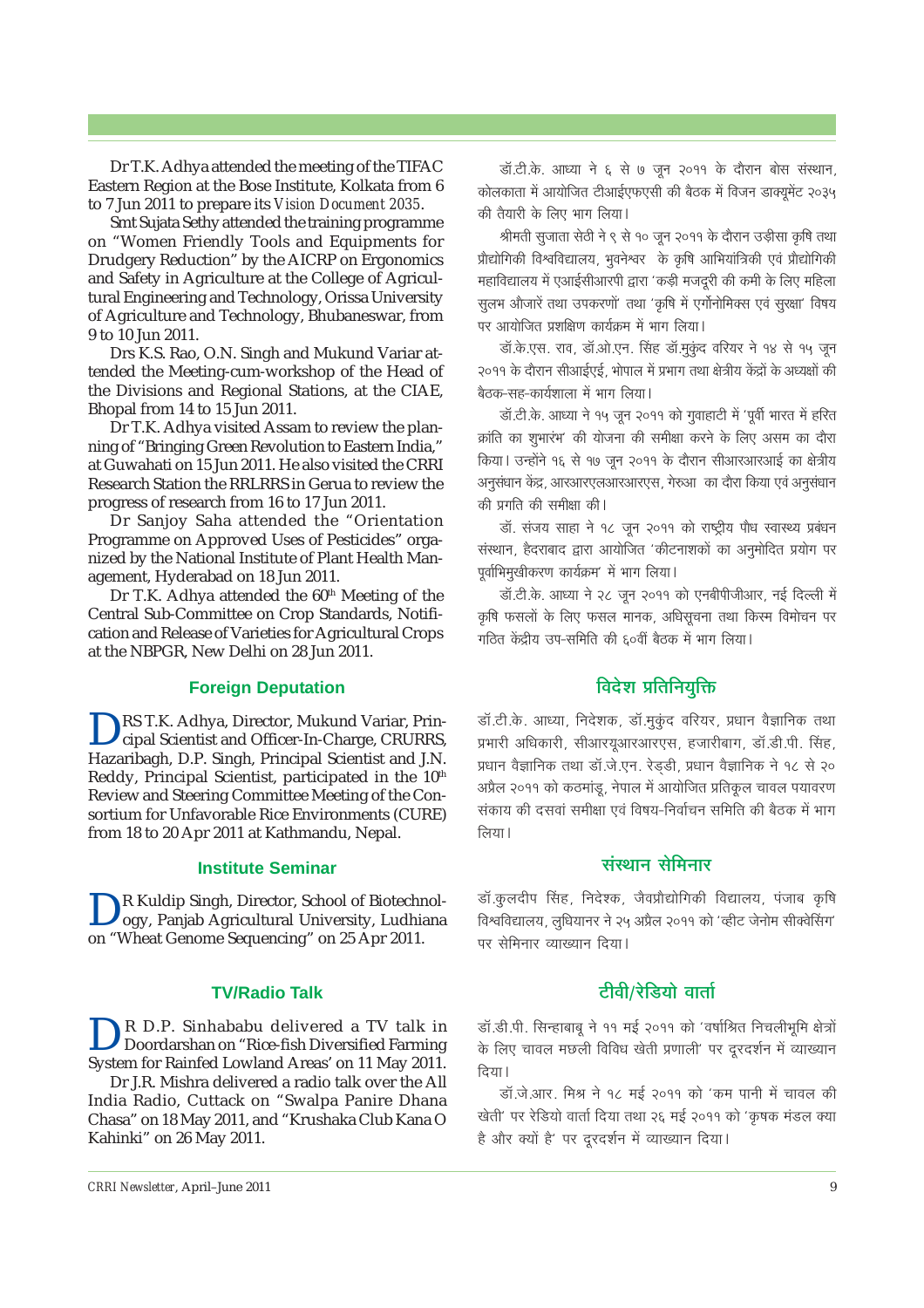#### **Distinguished Visitors**

R C.D. Mayee, Chairman, Agricultural Scientists Recruitment Board, New Delhi visited CRRI, Cuttack on 22 Apr 2011.

Shri P.K. Basu, IAS, Secretary and Shri M. Khullar, IAS, Joint Secretary, Department of Agriculture and Co-operation, Government of India, New Delhi, visited the CRRI, Cuttack on 19 May 2011.

Dr Inacio Calvino Maposse, Chief of Delegation and President of Scientific Council of Agriculture, Government of Mozambique, Professor Vasco J. Lino, National Director for Research, Innovation and Technology Development, Mozambique and Sergio Pereira, Engineer, Department of Agriculture, Mozambique visited CRRI, Cuttack on 8 Jun 2011.

Shri G.C. Pati, IAS, Additional Secretary, (DAC), Government of India, New

Delhi, visited CRRI, Cuttack on 20 Jun 2011.

#### **Appointment**

SHRI B.B. Polai joined as Stenographer Gr.III at the KVK, Santhapur, Cuttack on 11 May 2011.

#### **Promotion**

T*5 to T6:* Dr Pradeep Kumar Sahu, (Training Assistant) and A.K. Dalai, (Electrician).

*T4 to T5:* D.K. Das, (Field Assistant), H.C. Satapathy, (Field Assistant), S.C.Pothal, (Field Assistant), Aparti Sahoo, (Field Assistant), P.K. Mohapatra, (Field Assistant), S.C. Mohapatra, (Field Assistant), Sk. Abdul Samad, (Field Assistant), P.K. Nayak, (Field Assistant), N. Nanda, (Field Assistant), R.K. Sethi, (Field Assistant), J.C. Hansda, (Field Assistant), S.S. Singh, (Field Assistant), R.S. Jamuda, (Field Assistant), Srikrishna Pradhan, (Field Assistant), M.N. Mallick, (Field Assistant) and Kailash Chandra Bhoi, (Blacksmith).

P. Kar

Dr D.P. Singh (left) explains rice lines to Shri P.K. Basu (second from left). Dr T.K. Adhya and Shri M. Khullar are to his right.



Drs Inacio Calvino Maposse (second from right) and Vasco J. Lino (right) discuss with Dr T.K. Adhya (second from left).

सीआरआरआई, कटक का दौरा किया।

# **नियुक्ति**

श्री बी.बी. पोलाई ने कृषि विज्ञान केंद्र, संथपूर में आशुलिपिक ग्रेड III के पद में ११ मई २०११ से कार्यभार ग्रहण किया।

## **प्रो**न्नति

डॉ. प्रदीप कुमार साहु, (प्रशिक्षण सहायक) तथा श्री ए.के. दलाई, (विद्युत्कार) को टी-५ से टी-६ में पदोन्नति मिली। श्री डी.के. दास, (प्रक्षेत्र सहायक) श्री एच.सी. शतपथी, (प्रक्षेत्र सहायक), श्री पी.के. .<br>महापात्र, (प्रक्षेत्र सहायक), श्री एस.सी. महापात्र, (प्रक्षेत्र सहायक), शेख अब्दुल सामद, (प्रक्षेत्र सहायक), श्री पी.के. नायक, (प्रक्षेत्र सहायक), श्री एन. नंद, (प्रक्षेत्र सहायक), श्री आर.के. सेठी, (प्रक्षेत्र सहायक), श्री जे.सी. हांसदा, (प्रक्षेत्र सहायक), श्री एस.एस. सिंह, (प्रक्षेत्र सहायक), श्री आर.एस. जामुदा, (प्रक्षेत्र सहायक), श्री श्रीकृष्ण प्रधान (प्रक्षेत्र सहायक), श्री एम.एन. मलिक, (प्रक्षेत्र सहायक) तथा श्री कैलाश चंद्र भोई (लूहार) का टी-४ से टी-५ में पदोन्नति मिली। श्री अरुण पंडा,

## **विशिष्ट** आगंतुक

डॉ.सी.डी. मायी, अध्यक्ष, कृषि वैज्ञानिक भर्ती बोर्ड, नई दिल्ली ने २२ अप्रैल २०११ को सीआरआरआई, कटक का दौरा किया।

श्री पी.के. बास, आईएएस, सचिव, कृषि एवं सहकारिता विभाग, भारत सरकार, नई दिल्ली तथा श्री एम. खुलार, आईएएस, संयुक्त सचिव, कृषि .<br>एवं सहकारिता विभाग, भारत सरकार, नई दिल्ली ने १९ मई २०११ को सीआरआरआई, कटक का दौरा किया।

.<br>डॉ.इनासियो कालविनो मापोसे. समह मख्य तथा अध्यक्ष. कषि वैज्ञानिक

परिषद, मोजांबिक सरकार, प्रोफेसर वास्को जे. लिनो, राष्ट्रीय निदेशक, ira B. Behera अनुसंधान, नवोन्मेष तथा प्रौद्योगिकी विकास, मोजांबिक सरकार तथा सरगियो पेरेरा, इंजीनियर, कृषि विभाग, मोजांबिक सरकार, ने ८ जून २०११ को सीआरआरआई, कटक का दौरा किया।

श्री जी.सी. पति. आईएएस. अतिरिक्त सचिव, कृषि एवं सहकारिता विभाग, भारत सरकार, नई दिल्ली ने २० मई २०११ को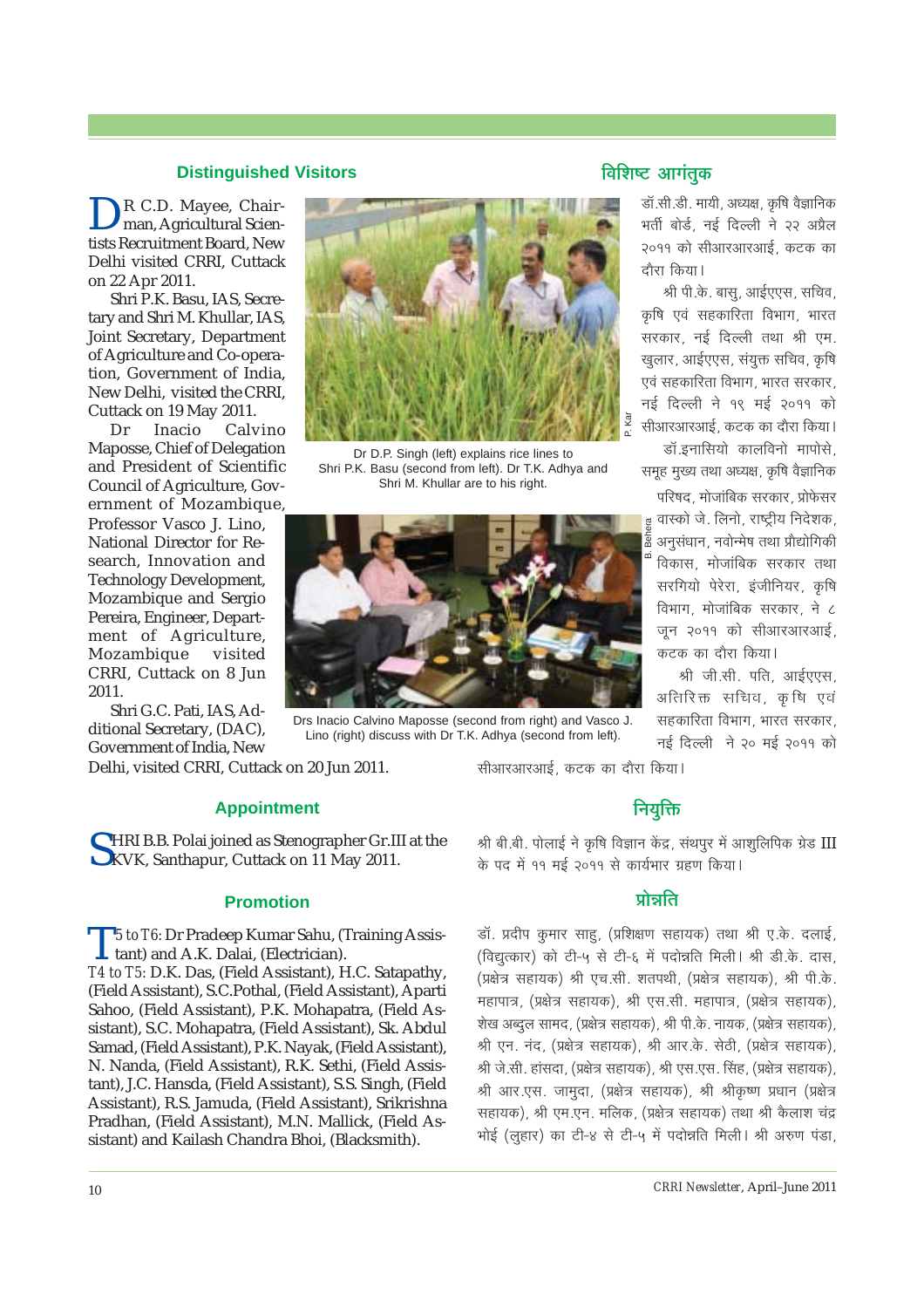*T3 to T4:* Shri Arun Panda, (Library Assistant)

*T2 to T3:* Parimal Behera, (Field Assistant), Nakula Barik, (Field Assistant), Kailash Chandra Mallick (Field Assistant), Bhakta Charan Behera, (Field Assistant), Gauranga Charan Sahoo, (Mechanic), and Srinibash Panda, (Electrician).

Shri B.K. Moharana and Shri S. Das from Assistant to Assistant Administrative Officer w.e.f. 25 May 2011.

#### **Transfer**

CHRI M. Swain, Stenographer Gr. III from KVK, Koderma to CRRI, Cuttack on 1 Apr 2011.

Shri Arun Pandit, Senior Scientist from CRRI, Cuttack to CRIJAF, Barrackpore, Kolkata on 18 Apr 2011.

Shri S.K. Mathur, AAO joined the Directorate of Water Management, ICAR, Bhubaneswar on promotion as Administrative Officer on 20 Apr 2011.

Dr Pankaj Kaushal, Principal Scientist joined the IGFRI, ICAR, Jhansi, on selection as Head, Department of Crop Improvement on 8 Jun 2011.

Dr P.K. Mallick, SMS joined the KVK, Momong, NRC on Yak, Arunachal Pradesh on selection as Senior Scientist and Officer-in-Charge, on 20 Jun 2011.

Shri Bahudi Bhoi, AAO from CRRI, Cuttack to RRLRRS, Gerua on 20 Jun 2011.

#### **Retirement**

S HRI Dillip Kumar Dash, AAO, Shri Manik<br>Bindhani, SSS and Shri Suma Pradhan, SSS retired on 30 Apr 2011.

Smt Parbati Bindhani, SSS took voluntary retirement on 6 May 2011.

Dr R.K. Singh, Principal Scientist, CRURRS, Hazaribagh and Shri Gajendra Rout, SSS retired on 30 Jun 2011.

#### **Necrology**

SHRI Abhiram Prusty, SSS passed away on 10 Apr<br>2011.

(पुस्तकालय सहयक) को टी-३ से टी-४ में पदोन्नति मिली।

श्री परिमल बेहेरा, (प्रक्षेत्र सहायक), श्री नकूल बारिक, (प्रक्षेत्र सहायक), श्री कैलाश चंद्र मलिक (प्रक्षेत्र सहायक), श्री भक्त चरण बेहेरा (प्रक्षेत्र सहायक), श्री गौरांग चरण साहू, (मैकेनिक) श्री श्रीनिबास पंडा (विद्युत्कार) टी-३ से टी-४ में पदोन्नति मिली।

श्री बी.के. महाराणा तथा श्री एस. दास को सहायक से सहायक |<br>प्रशासनिक अधिकारी के पद में २५ मई २०११ को पदोन्नति मिली।

#### **<del>त</del>बादला**

श्री एम. स्वाईं आशलिपिक, ग्रेड III का कृषि विज्ञान केंद्र, कोडरमा से सीआरआरआई, कटक में १ अप्रैल २०११ को तबादला हुआ।

श्री अरुण पंडित, वरिष्ठ वैज्ञानिक का सीआरआरआई, कटक से क्रायजाफ, कोलकाता में १८ अप्रैल २०११ को तबादला हुआ।

श्री एस.के. माथुर, सहायक प्रशासनिक अधिकारी का सीआरआरआई, कटक से प्रशासनिक अधिकारी के पद में पदोन्नति मिलने पर जल प्रबंधन निदेशालय, भाकृअनुप, भुवनेश्वर को तबादला हुआ।

डॉ. पंकज कौशल, प्रधान वैज्ञानिक ने चयनित होने पर ८ जून २०११ से आईजीएफआरआई, झांसी के फसल उन्नयन प्रभाग के अध्यक्ष के पद में अपना कार्यभार संभाल लिया है।

डा.पी.के. मलिक, विषयवस्तू विशेषज्ञ ने चयनित होने पर २० जून २०११ को कृषि विज्ञान केंद्र, मोमोंग, एनआरसी याक, अरुणाचल |<br>प्रदेश में वरिष्ठ वैज्ञानिक के पद में तथा प्रभारी अधिकारी के रूप में अपना कार्यभार संभाल लिया है।

श्री बाहड़ी भोई, सहायक प्रशासनिक अधिकारी का सीआरआरआई, कटक से २० जन २०११ को आरआरएलआरआरएस, गेरुआ को तबादला हुआ।

#### **सेवानिवृत्ति**

श्री दिलीप कुमार दाश, सहायक प्रशासनिक अधिकारी, श्री माणिक बिंधाणी, एसएसएस तथा श्री समा प्रधान, एसएसएस ३० जन २०११ को सेवानिवृत्त हुए।

श्रीमती पार्वती बिंधानी, एसएसएस ने ६ मई २०११ को स्वैच्छिक सेवानिवृत्त हुए।

<u>डॉ.आर.के. सिंह, प्रधान वैज्ञानिक, सीआरयुआरआरएस, हजारीबाग</u> तथा श्री गजेंद्र राउत, एसएसएस ३० जून २०११ को सेवानिवृत्त हुए।

#### **निधन**

श्री अभिराम पृष्टि, एसएसएस का १० अप्रैल २०११ को निधन हो गया।

#### **Publications**

DATTA, A., Rao, K.S., Santra, S.C., Mandal, T.K., and Adhya, T.K., 2011. Greenhouse Gas Emissions from Rice-based Cropping Systems: Economic and Technologic Challenges and Opportunities. *Mitig. Adapt. Strateg. Glob. Change* 16: 597–615.

Das, S., Ghosh, A., and Adhya, T.K., 2011. Nitrous Oxide and Methane Emission from a Flooded Rice Field as Influenced by Combined and Separate Application of Herbicides Bensulfuron Methyl and Pretilachlor. *Chemosphere* 84: 54–62.

**CRRI Newsletter**, April–June 2011 11